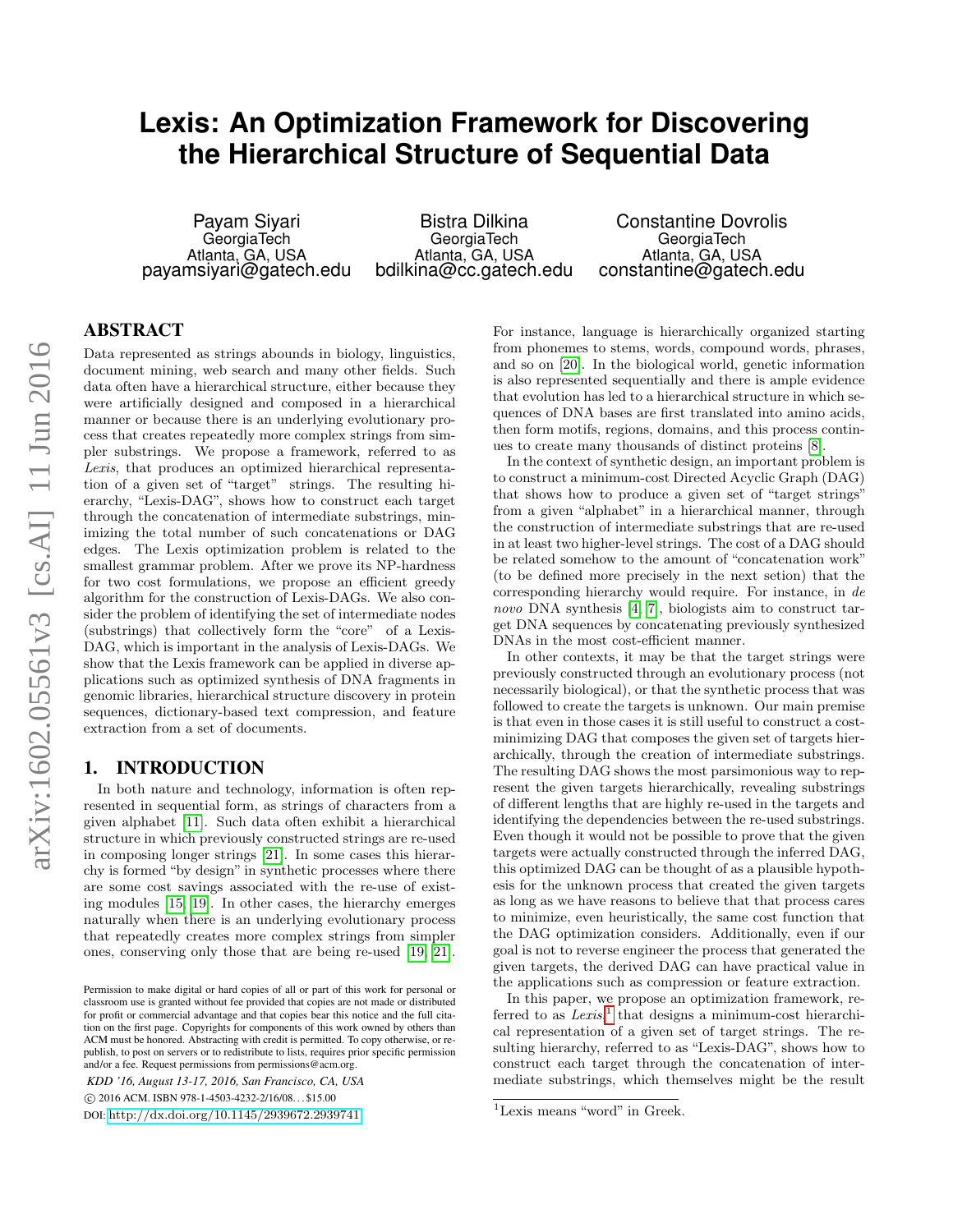of concatenation of other shorter substrings, all the way to a given alphabet of elementary symbols. We consider two cost functions: minimizing the total number of concatenations and minimizing the number of DAG edges. The choice of cost function is application-specific. The Lexis optimization problem is related to the smallest grammar problem [\[6,](#page-8-8) [14\]](#page-8-9). We show that Lexis is NP-hard for both cost functions, and propose an efficient greedy algorithm for the construction of Lexis-DAGs. Interestingly, the same algorithm can be used for both cost functions. We also consider the problem of identifying the set of intermediate nodes (substrings) that collectively form the "core" of a Lexis-DAG. This is the minimal set of DAG nodes that can cover a given fraction of source-to-target paths, from alphabet symbols to target strings. The core of a Lexis-DAG represents the most central substrings in the corresponding hierarchy. We show that the Lexis framework can be applied in diverse applications such as optimized synthesis of DNA fragments in genomic libraries, hierarchical structure discovery in protein sequences, dictionary-based text compression, and feature extraction from a set of documents.

#### 2. PROBLEM STATEMENT

#### 2.1 Lexis-DAG

Given an alphabet  $S$  and a set of "target" strings  $T$  over the alphabet  $S$ , we need to construct a Lexis-DAG. A Lexis-DAG D is a directed acyclic graph  $D(V, E)$ , where V is the set of nodes and  $E$  the set of edges, that satisfies the following three constraints.<sup>[2](#page-1-0)</sup>

First, each node  $v \in V$  in a Lexis-DAG represents a string  $S(v)$  of characters from the alphabet S. The nodes  $V<sub>S</sub>$  that represent characters of S are referred to as *sources*, and they have zero in-degree. The nodes  $V_T$  that represent target strings  $T = \{t_1, t_2, \ldots, t_m\}$  are referred to as targets, and they have zero out-degree.  $V$  also includes a set of  $interme$ diate nodes  $V_M$ , which represent substrings that appear in the targets T. So,  $V = V_S \cup V_M \cup V_T$ .

Second, each node in  $V_M \cup V_T$  of a Lexis-DAG represents a string that is the concatenation of two or more substrings, specified by the incoming edges from other nodes to that node. Specifically, an edge  $e \in E$  from node u to node v is a triplet  $(u, v, i)$  such that the string  $\mathcal{S}(u)$  appears as substring of  $S(v)$  at index i (the first character of a string has index 1). Note that there may be more than one edges from node  $u$  to node  $v$ . The number of incoming and outgoing edges for v is denoted by  $d_{in}(v)$  and  $d_{out}(v)$ , respectively.  $I(v)$  is the sequence of nodes  $u$  that appear in the incoming edges  $(u, v, i)$  of v, ordered by edge index i. We require that for each node v in  $V_M \cup V_T$  replacing the sequence of nodes in  $I(v)$  with their corresponding strings results in exactly  $S(v)$ .

Third, a Lexis-DAG should only include intermediate nodes that have an out-degree of at least two,

<span id="page-1-2"></span>
$$
\forall v \in V_M, d_{out}(v) \ge 2. \tag{1}
$$

In other words, every intermediate node  $v \in V_M$  in a Lexis-DAG should be such that the string  $S(v)$  is re-used in at least two concatenation operations. Otherwise,  $S(v)$  is either not used in any concatenation operation, or it is used only once and so the outgoing edge from  $v$  can be replaced by re-wiring

<span id="page-1-1"></span>

Figure 1: Illustration of the Lexis-DAG for targets  $T =$  ${abbbbba}$  and sources  $S = \{a, b\}$ . Edge-labels indicate the occurrence indices: (a) A valid Lexis-DAG having both minimum number of concatenations and edges. (b) An invalid Lexis-DAG: two intermediate nodes are re-used only once. (c) An invalid Lexis-DAG: the top-layer string is not equal to the concatenation of its two in-neighbors (best viewed in color).

the incoming edges of  $v$  straight to the single occurrence of  $S(v)$ . In both cases node v can be removed from the Lexis-DAG, resulting in a more parsimonious hierarchical representation of the targets. Fig. [1](#page-1-1) illustrates the concepts introduced in this section.

#### 2.2 The Lexis Optimization Problem

The Lexis optimization problem is to construct a minimum- $\cos t$  Lexis-DAG for the given alphabet S and target strings T. In other words, the problem is to determine the set of intermediate nodes  $V_M$  and all required edges  $E$  so that the corresponding Lexis-DAG D is optimal in terms of a given cost function  $C(D)$ .

<span id="page-1-3"></span>
$$
\min_{(E,V_M)} C(D)
$$
  
s.t.  $D = (V, E)$  is a Lexis- DAG for S and T (2)

The selection of an appropriate cost function is somewhat application-specific. A natural cost function to consider is the number of edges in the Lexis-DAG. In certain applications, such as DNA synthesis, the cost is usually measured in terms of the number of required concatenation operations. In the following, we consider both cost functions. Note that we choose to not explicitly minimize the number of intermediate nodes in  $V_M$ ; minimizing the number of edges or concatenations, however, tends to also reduce the number of required intermediate nodes. Additionally, the constraint [\(1\)](#page-1-2) means that the optimal Lexis-DAG will not have redundant intermediate nodes that can be easily removed without increasing the concatenation or edge cost. More general cost formulations, such as a variable edge cost or a weighted average of a node cost and an edge cost, are interesting but they are not pursued in this paper.

#### *2.2.1 Edge cost*

Suppose that the cost of each edge is one. The *edge cost* to construct a node  $v \in V$  is defined as the number of incoming edges required to construct  $\mathcal{S}(v)$  from its in-neighbors, which is equal to  $d_{in}(v)$ . The edge cost of source nodes is obviously zero. The edge cost  $\mathcal{E}(D)$  of Lexis-DAG D is defined as the edge cost of all nodes, equal to the number of edges in D:

<span id="page-1-0"></span><sup>&</sup>lt;sup>2</sup>To simplify the notation, even though  $D$  is a function of  $S$ and T, we do not denote it as such.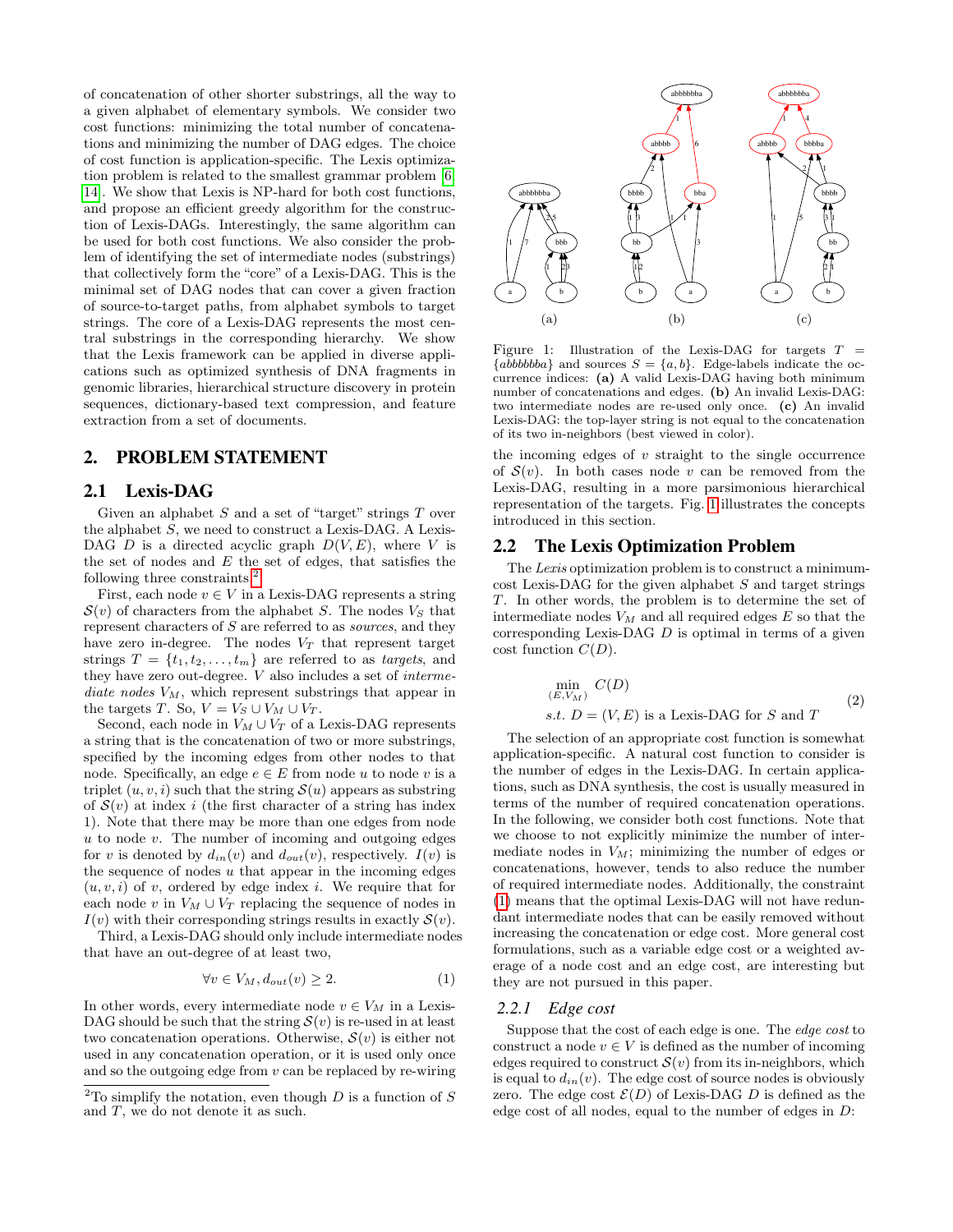<span id="page-2-2"></span>

Figure 2: Illustration of G-LEXIS given target  $T$  ${aabcaa bdaabc}$  and sources  $S = {a, b, c, d}$ . - (a) Initial Lexis-DAG: The string passed to the suffix tree is  $I(aabcabdaabc)$  = aabcaabdaabc. (b) Substring aab has maximum SavedCost. The target can be now written as  $I(aabcabdaabc) = \sigma_{aab}c\sigma_{aab}d\sigma_{aab}c$ where  $\sigma_{aab}$  is the substring aab of the new intermediate node. We also have that  $I(aab) = aab$ . The strings passed to the suffix tree are  $\{I(aabcaabdaabc), I(aab)\}.$  (c) Substring  $\sigma_{aab}c$  has maximum SavedCost and is chosen for a new intermediate node. In this example, this would be the last iteration.

<span id="page-2-0"></span>
$$
\mathcal{E}(D) = \sum_{v \in V} d_{in}(v) = |E| \tag{3}
$$

#### *2.2.2 Concatenation cost*

Suppose that the cost of each concatenation operation is one. The *concatenation cost* to construct a node  $v \in V_M \cup V_T$ is defined as the number of concatenations required to construct  $S(v)$  from its in-neighbors, which is equal to  $d_{in}(v)-1$ . The concatenation cost  $\mathcal{C}(D)$  of Lexis-DAG D is defined as the concatenation cost of all non-source nodes; it is easy to see that this is equal to the number of edges in  $D$  minus the number of non-source nodes,

$$
\mathcal{C}(D) = \sum_{v \in V \setminus V_S} (d_{in}(v) - 1) = |E| - |V \setminus V_S| \quad (4)
$$

THEOREM 1. The optimization problem in Eq.  $(2)$  is NPhard for both the edge cost of Eq. [\(3\)](#page-2-0) and the concatenation cost of Eq.  $(4)$ .

The proof is given in the Appendix. Note that the objective in Eq. [\(4\)](#page-2-1) is an explicit function of the number of intermediate nodes in the Lexis-DAG. Hence the optimal solutions for the concatenation cost can be different than those for the edge cost. An example is shown in the Appendix.

#### 3. THE GREEDY LEXIS ALGORITHM

In this section, we describe a greedy algorithm, referred to as G-Lexis, for both previous optimization problems. The basic idea in G-LEXIS is that it searches for the substring  $\xi$ that will lead, under certain assumptions, to the maximum cost reduction when added as a new intermediate node in the Lexis-DAG. The algorithm starts from the trivial Lexis-DAG with no intermediate nodes and edges from the source nodes representing alphabet symbols to each of their occurrences in the target strings.

Recall that for every node  $v \in V_T \cup V_M$ ,  $I(v)$  is the sequence of nodes appearing in the incoming edges of  $v$ , i.e., the sequence of nodes whose string concatenation results in the string  $S(v)$  represented by v. The sequences  $I(v)$  can be interpreted as strings over the "alphabet" of Lexis-DAG nodes. Note that every symbol in a string  $I(v)$  has a corresponding edge in the Lexis-DAG. We look for a repeated substring  $\xi$  in the strings  $I_{T \cup M} = \{I(v)|v \in V_T \cup V_M\}$  that can be used to construct a new intermediate node. We can construct a new intermediate node for  $\xi$ , create incoming edges based on the symbols in  $\xi$  (remember  $\xi$  is a substring over the alphabet of nodes), and replace the incoming edges to each of the non-overlapping repeated occurrences of  $\xi$ with a single outgoing edge from the new node.

Consider the edge cost first. Suppose that  $\xi$  is repeated  $R_{T \cup M,\xi}$  times in the strings  $I_{T \cup M}$ . If these occurrences of  $\xi$ are non-overlapping, the number of required edges would be  $|\xi| R_{T \cup M, \xi}$ . After we construct a new intermediate node for  $\xi$ as outlined above, the edge cost will be  $|\xi|+R_{T\cup M,\xi}$ . So, the reduction in edge cost from re-using  $\xi$  would be  $(R_{T \cup M,\xi}$  –  $1)(|\xi| - 1) - 1$ . Under the stated assumptions about  $\xi$ , this reduction is non-negative if  $\xi$  is repeated at least twice and its length is at least two.

Consider the concatenation cost now. If these occurrences of  $\xi$  are non-overlapping, the number of required concatenations for all the repeated occurrences would be  $(|\xi| -$ 1)  $R_{T \cup M, \xi}$ . After we construct a new intermediate node for  $\xi$ as outlined above, the concatenation cost will be  $|\xi| - 1$ . We expect a reduction in the number of required concatenations by  $(R_{T \cup M,\xi} - 1)(|\xi| - 1)$ .

So, the greedy choice for both cost functions is the same: select the substring  $\xi$  that maximizes the term  $SavedCost =$  $(R_{T\cup M,\xi}-1)(|\xi|-1)$ . For this reason, our G-LEXIS algorithm can be used for both cost functions we consider. It starts with the trivial Lexis-DAG, and at each iteration it chooses a substring of  $I_{T\cup M}$  in the Lexis-DAG that maximizes SavedCost, creates a new intermediate node for that substring and updates the edges of the Lexis-DAG accordingly. The algorithm terminates when there are no more substrings of  $I_{T \cup M}$  with length at least two and repeated at least twice. The pseudocode for G-Lexis is shown in Algorithm 1. An example of application of the G-Lexis algorithm is shown in Fig. [2.](#page-2-2)

<span id="page-2-1"></span>Algorithm 1. G-Lexis

| <b>Input:</b> Alphabet S, Targets T <b>Output:</b> Lexis-DAG D                                                                       |
|--------------------------------------------------------------------------------------------------------------------------------------|
| 1. Initialize $V \leftarrow V_T \cup V_S$ and E, constructing each target in<br>T from characters in S. $V_M \leftarrow \emptyset$ . |
| 2. Repeat:                                                                                                                           |
| (a) $I_{T \cup M} \leftarrow \{I(v) v \in (V_T \cup V_M)\};$                                                                         |
| (b) Select $\xi$ with maximum $(R_{T \cup M,\varepsilon} - 1)( \xi  - 1)$ , where                                                    |
| $R_{T \cup M,\xi}$ is the number of repeats of substring $\xi$ in                                                                    |
| $I_{T\cup M}$ ; #GreedyChoice                                                                                                        |

- (c) If  $(R_{T \cup M,\xi} 1)(|\xi| 1) = 0$ , break;
- (d)  $V \leftarrow V \cup {\sigma_{\xi}}$ , where  $\sigma_{\xi}$  is the new intermediate node, and update  $E$  accordingly;  $\#$ UpdateLexis-DAG

At each iteration of G-Lexis, we need to find efficiently the substring of  $I_{T\cup M}$  with maximum SavedCost. We observe that the substring that maximizes  $SavedCost$  is a "maximal repeat". Maximal repeats are substrings of length at least two, whose extension to the right or left would reduce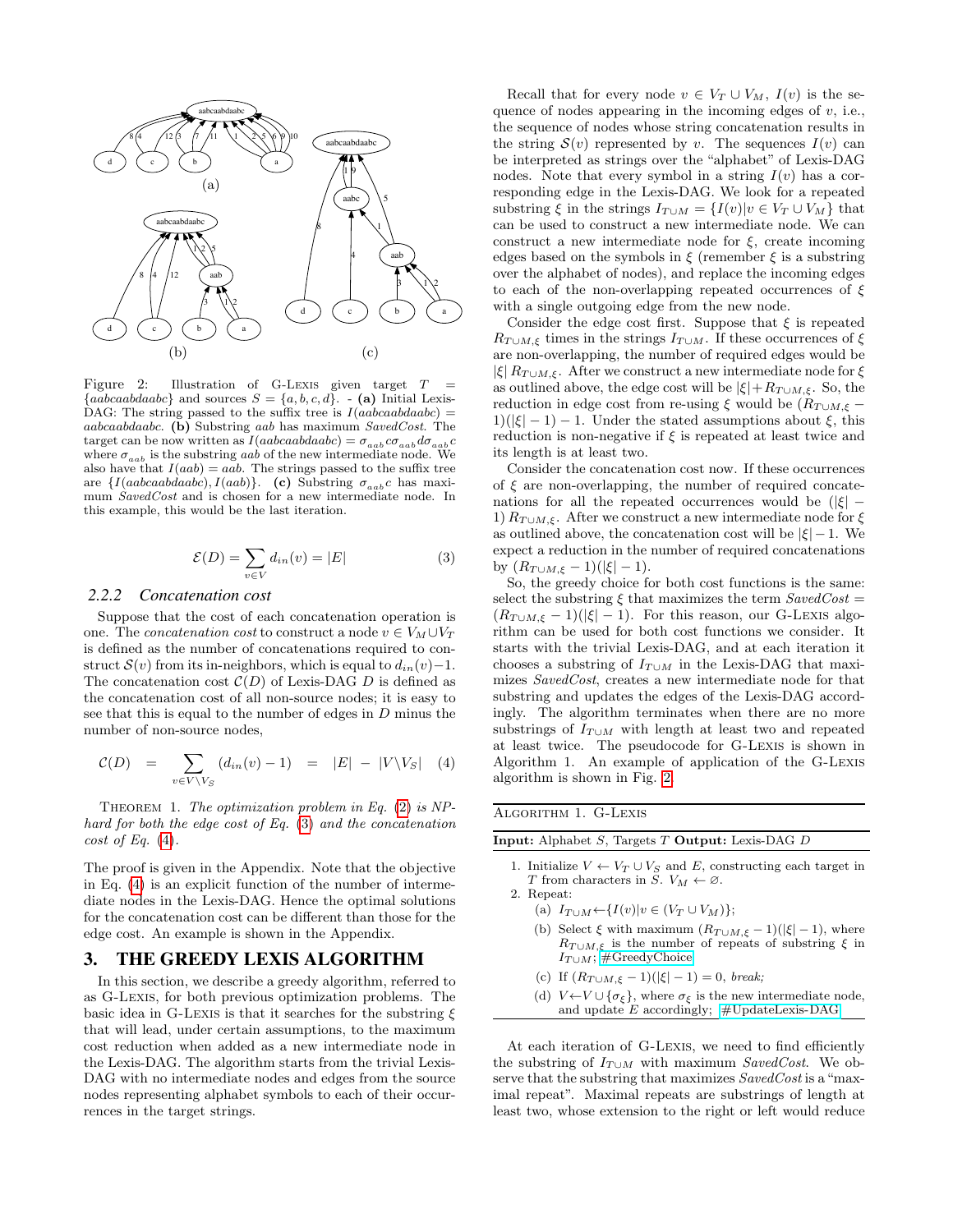its occurrences in the given set of strings. Suppose that it is not. Then, there is a substring  $\hat{\sigma}$ , which is not a maximal repeat, that maximizes SavedCost. If we can extend  $\hat{\sigma}$  to the left or right we can increase its length without reducing its number of occurrences. By doing so, we construct a new substring with higher  $SavedCost$  than  $\hat{\sigma}$ , violating our initial assumption. So, the substring that maximizes SavedCost is a maximal repeat. A suffix tree over a set of input strings captures all right-maximal repeats, and right-maximal repeats are a superset of all maximal repeats [\[11\]](#page-8-0). To pick the one with maximum SavedCost, we need the count of non-overlapping occurrences of these substrings. A Minimal Augmented Suffix Tree [\[5\]](#page-8-10) over  $I_{T \cup M}$  can be constructed and used to count the number of non-overlapping occurrences of all right-maximal repeats in overall  $O(L \log L)$  time, where  $L$  is the total length of target strings. Using a regular suffix tree instead, this can be achieved in only  $O(L)$  time; but suffix tree may count overlapping occurrences. In our implementation we prefer to use regular suffix tree, following related work [\[10\]](#page-8-11) that has shown that this performance optimization has negligible impact on the solution's quality. So, the substring that is chosen for the new Lexis-DAG node is based on length and overlapping occurrence count. We then use the suffix tree to iterate over all occurrences of the selected substring, skipping overlapping occurrences. If a selected substring has less than two non-overlapping occurrences, we skip to the next best substring. Using the suffix tree, we can update the Lexis-DAG with the new intermediate node, and with the corresponding edges for all occurrences of that substring, in  $O(L)$  time. The maximum number of iterations of G-Lexis is  $O(L)$  because each iteration reduces the number of edges (or concatenations), which at the start is  $O(L)$ . So, the overall run-time complexity using suffix tree is  $O(L^2)$ .

We have also experimented with other algorithms, such as a greedy heuristic that selects the longest repeat in each iteration of building the DAG, i.e., it chooses based on length among all substrings that appear at least twice in the targets or intermediate node strings. This heuristic can be efficiently implemented to run in only  $O(L)$  time [\[13\]](#page-8-12). Our evaluation shows that G-Lexis performs significantly better than the longest repeat heuristic in terms of solution quality, despite some running time overhead. Running both algorithms on a machine with an Intel Core-i7 2.9 GHz CPU and 16GB of RAM on the NSF abstracts dataset (introduced in Section 5) of 2, 309 target strings with total length 245, 968 symbols takes 562 sec for G-Lexis and 408 sec for the longest repeat algorithm. The edge cost with G-Lexis is 169,060 compared to 183,961 with the longest repeat algorithm. More detailed results can be found in the Appendix.

# 4. PATH-CENTRALITY AND THE CORE OF A LEXIS-DAG

After constructing a Lexis-DAG, an important question is to rank the constructed intermediate nodes in terms of significance or centrality. Even though there are many related metrics in the network analysis literature, such as closeness, betweenness or eigenvector centrality [\[22\]](#page-8-13), none of them captures well the semantics of a Lexis-DAG. In a Lexis-DAG, a path that starts from a source and terminates at a target represents a dependency chain in which each node depends on all previous nodes in that path. So, the higher the number of such source-to-target paths traversing an intermediate node  $v$  is, the more important  $v$  is in terms of the number of dependency chains it participates in. More formally, let  $P_D(v)$  be the number of source-to-target paths that traverse node  $v \in V_M$ ; we refer to  $P_D(v)$  as the path centrality of intermediate node v. The path centrality of sources and targets is zero by definition. First, note that:

$$
P(v) = P_S(v) P_T(v)
$$
\n<sup>(5)</sup>

where  $P_S(v)$  is the number of paths from any source to v, and  $P_T(v)$  is the number of paths from v to any target. This suggests an efficient way to calculate the path centrality of all nodes in a Lexis-DAG in  $O(|E|)$  time: perform two DFS traversals, one starting from sources and following the direction of edges, and another starting from targets and following the opposite direction. The first DFS traversal will recursively produce  $P_S(v)$  while the second will produce  $P_T(v)$ , for all intermediate nodes.

Second, it is easy to see that  $P_T(v)$  is equal to the number of times string  $S(v)$  is used for replacement in the target strings T. Similarly,  $P_S(v)$  is equal to the number of times any source node is repeated in  $S(v)$ , which is simply the length of  $S(v)$ . So, the path centrality  $P(v)$  of a node in a Lexis-DAG can be also interpreted as its "re-use count" (or number of replaced occurrences in the targets) times its length. Thus, an intermediate node will rank highly in terms of path centrality if it is both long and frequently re-used.

An important follow-up question is to identify the core of a Lexis-DAG, i.e., a set of intermediate nodes that represent, as a whole, the most important substrings in that Lexis-DAG. Intuitively, we expect that the core should include nodes of high path centrality, and that almost all source-totarget dependency chains of the Lexis-DAG should traverse at least one of these core nodes.

More formally, suppose  $K$  is a set of intermediate nodes and  $\mathcal{P}^{-}(K)$  is the set of source-to-target paths after we remove the nodes in  $K$  from  $D$ . The core of  $D$  is defined as the minimum-cardinality set of intermediate nodes  $K$  such that the fraction of remaining source-to-target paths after the removal of  $\hat{K}$  is at most  $\tau$ :

$$
\min_{K \subseteq V_M} |K|
$$
  
s.t.  $|\mathcal{P}^-(K)| \le \tau |\mathcal{P}^-(\varnothing)|$  (6)

where  $|\mathcal{P}^{-}(\emptyset)|$  is the number of source-to-target paths in the original Lexis-DAG, without removing any nodes.[3](#page-3-0)

Note that if  $\tau = 0$  the core identification problem becomes equivalent to finding the min-vertex-cut of the given Lexis-DAG. In practice a Lexis-DAG often includes some tendrillike source-to-target paths traversing a small number of intermediate nodes that very few other paths traverse. These paths can cause a large increase in the size of the core. For this reason, we prefer to consider the case of a positive, but potentially small, value of the threshold  $\tau$ .

We solve the core identification problem with a greedy algorithm referred to as G-Core. This algorithm adds in each iteration the node with the highest path-centrality value to the core set, updates the Lexis-DAG by removing that node and its edges, and recomputes the path centralities before the next iteration. The algorithm terminates when the desired fraction of source-to-target paths has been achieved. G-CORE requires at most  $O(|V|)$  iterations, and in each it-

<span id="page-3-0"></span><sup>&</sup>lt;sup>3</sup>It is easy to see that  $|\mathcal{P}^{-}(\varnothing)|$  is equal to the cumulative length of all target strings L.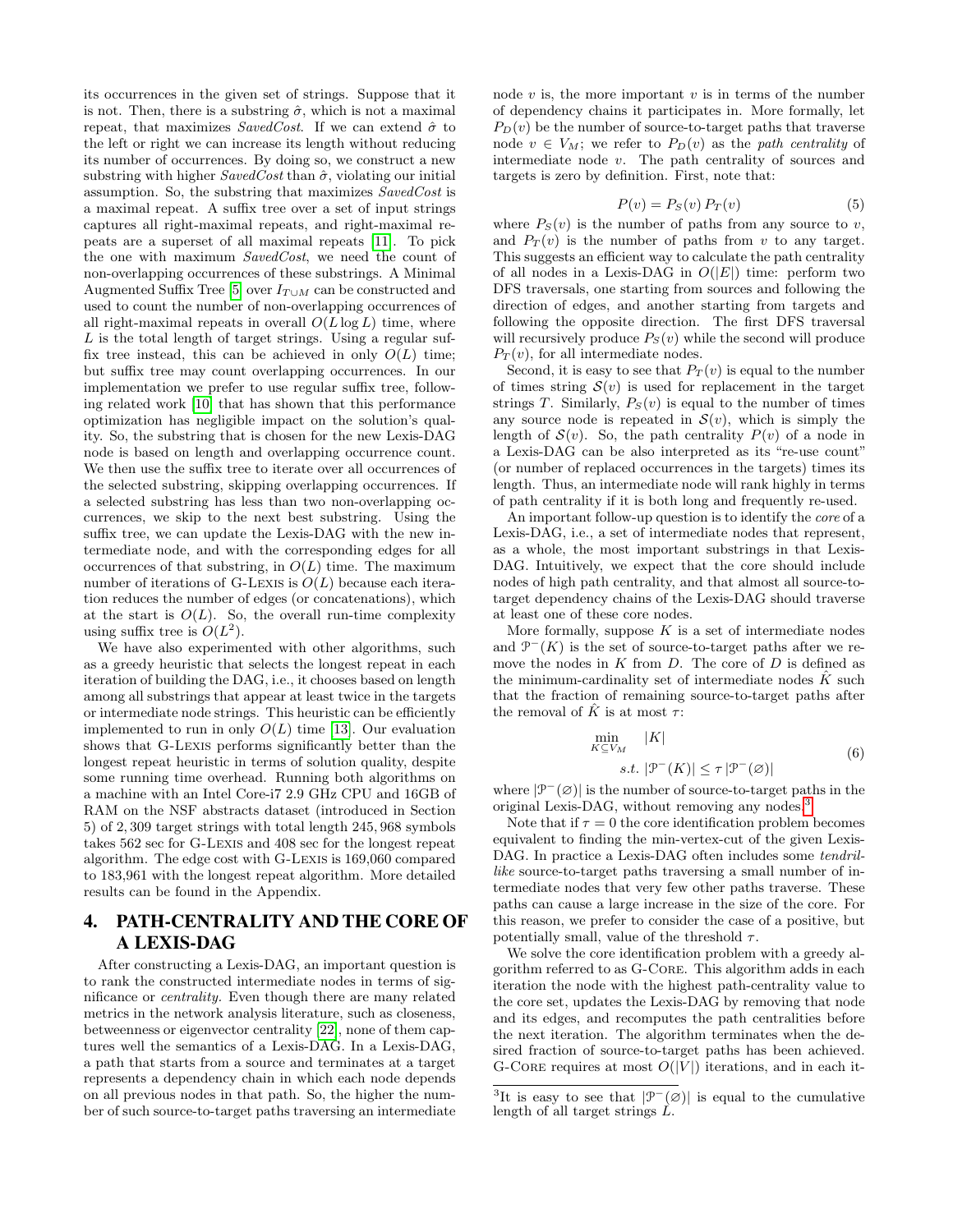eration we update the path centralities in  $O(|E|)$  time. So the run-time complexity of G-CORE is  $O(|V||E|)$ .

## 5. APPLICATIONS OF LEXIS

We now discuss a variety of applications of the proposed framework. Note that in all experiments, we use the library from [\[10\]](#page-8-11) for extracting the maximal repeats and NetworkX [\[12\]](#page-8-14) as the graph library in our implementation.

#### 5.1 Optimized String Hierarchies

Lexis can be used as an optimization tool for the hierarchical synthesis of sequences. One such application comes from synthetic biology, where novel DNA sequences are created by concatenating existing DNA sequences in a hierarchical process [\[7\]](#page-8-7). The cost of DNA synthesis is considerable today due to the biochemical operations that are required to perform this "genetic merging" [\[7,](#page-8-7) [4\]](#page-8-6). Hence, it is desirable to re-use existing DNA sequences, and more generally, to perform this design process in an efficient hierarchical manner.

Biologists have created a library of synthetic DNA sequences, referred to as iGEM [\[2\]](#page-8-15). Currently, there are 787 elementary "BioBrick parts" from which longer composite sequences can be created. Longer sequences are submitted to the Registry of Standard Biological Parts in the annual iGEM competition, then functionally evaluated and labeled. In the following, we analyze a subset of the iGEM dataset. In particular, this dataset contains 1, 375 composite DNA sequences that are labeled as iGEM devices because they have distinct biological functions; we treat these sequences as Lexis targets. The cumulative length of the target sequences is 6, 957 symbols. The 787 elementary BioBrick parts are treated as the Lexis sources. The iGEM dataset also includes other BioBrick parts that are neither devices nor elementary, and that have been used to construct more complex parts in iGEM; we ignore those because they do not have a distinct biological function (i.e., they should not be viewed as targets but as intermediate sequences that different teams of biologists have previously constructed).

We constructed an optimized Lexis-DAG for the given sets of iGEM sources and targets. To quantify the gain that results from using a hierarchical synthesis process, we compare the number of edges and concatenations in the Lexis-DAG versus a flat synthesis process in which each target is independently constructed from the required sources. The Lexis solution requires only 52% of the edges (or 56% of the concatenations) that the flat process would require. The sequence with the highest path centrality in the Lexis-DAG is  $B0010-B0012<sup>4</sup>$  $B0010-B0012<sup>4</sup>$  $B0010-B0012<sup>4</sup>$  This part is registered as  $B0015$  in the iGEM library and it is the most common "terminator" in iGEM devices. Lexis identified several more high centrality parts that are already in iGEM, such as B0032-E0040- B0010-B0012, registered as E0240. Interestingly, however, the Lexis-DAG also includes some high centrality parts that have not been registered in iGEM yet, such as B0034-C0062- B0010-B0012-R0062. A list of the top-15 nodes in terms of path centrality is given in the Appendix.

To explore the hierarchical nature of the iGEM sequences, we compared the "Original" Lexis-DAG, the one we constructed with the actual iGEM devices as targets, with "Randomized" Lexis-DAGs. "Randomized" Lexis-DAG is the result of applying G-Lexis to a target set where each iGEM

<span id="page-4-1"></span>

Figure 3: Comparison of the Lexis-DAGs that result from the Original and Randomized iGEM devices (best viewed in color). The size of each point represents the path-centrality of that node.

device sequence is randomly reshuffled. We compare the Original Lexis-DAG characteristics to the average Lexis-DAG characteristics over ten randomized experiments. The Original Lexis-DAG has fewer intermediate nodes than the Randomized ones (169 in Original vs 359 in Randomized), and its depth is twice as large (8 vs 4.4). Importantly, the Randomized DAGs are significantly more costly: 44% higher cost in terms of edges and 52% in terms of concatenations.

To further understand these differences from the topological perspective, Fig. [3](#page-4-1) shows scatter plots for the length, path centrality, and re-use (number of replacements) of each intermediate node in the Original Lexis-DAG vs one of the Randomized Lexis-DAGs. With randomized targets, the intermediate nodes are short (mostly 2-3 symbols), their re-use is roughly equal to their out-degree, and their path centrality is determined by their out-degree; in other words, most intermediate nodes are directly connected to the targets that include them, and the most central nodes are those that have the highest number of such edges. On the contrary, with the original targets we find longer intermediate nodes (up to 11- 12 symbols) and their number of replacements in the targets can be up to an order of magnitude higher than their outdegree. This happens when intermediate nodes with a large number of replacements are not only used directly to construct targets but they are repeatedly combined to construct longer intermediate nodes, creating a deeper hierarchy of reuse. In this case, the high path centrality nodes tend to be those that are both relatively long and common, achieving a good trade-off between specificity and generality.

#### 5.2 Structure Discovery

As mentioned in the introduction, it is often the case that the hierarchical process that creates the observed sequences is unknown. Lexis can be used to discover underlying hierarchical structure as long as we have reasons to believe that that hierarchical process cares to minimize, even heuristically, the same cost function that Lexis considers (i.e., number of edges or concatenations). A related reason to apply Lexis in the analysis of sequential data is to identify the most parsimonious way, in terms of number of edges or concatenations, to represent the given sequences hierarchically. Even though this representation may not be related to the process that generated the given targets, it can expose if the given data have an inherent hierarchical structure.

As an illustration of this process, we apply Lexis on a set of protein sequences. Even though it is well-known that such sequences include conserved and repeated subsequences (such as motifs) of various lengths, it is not currently known whether these repeats form a hierarchical structure. That

<span id="page-4-0"></span> $^4$  BioBricks start with  $BBa$  prefix that are omitted here.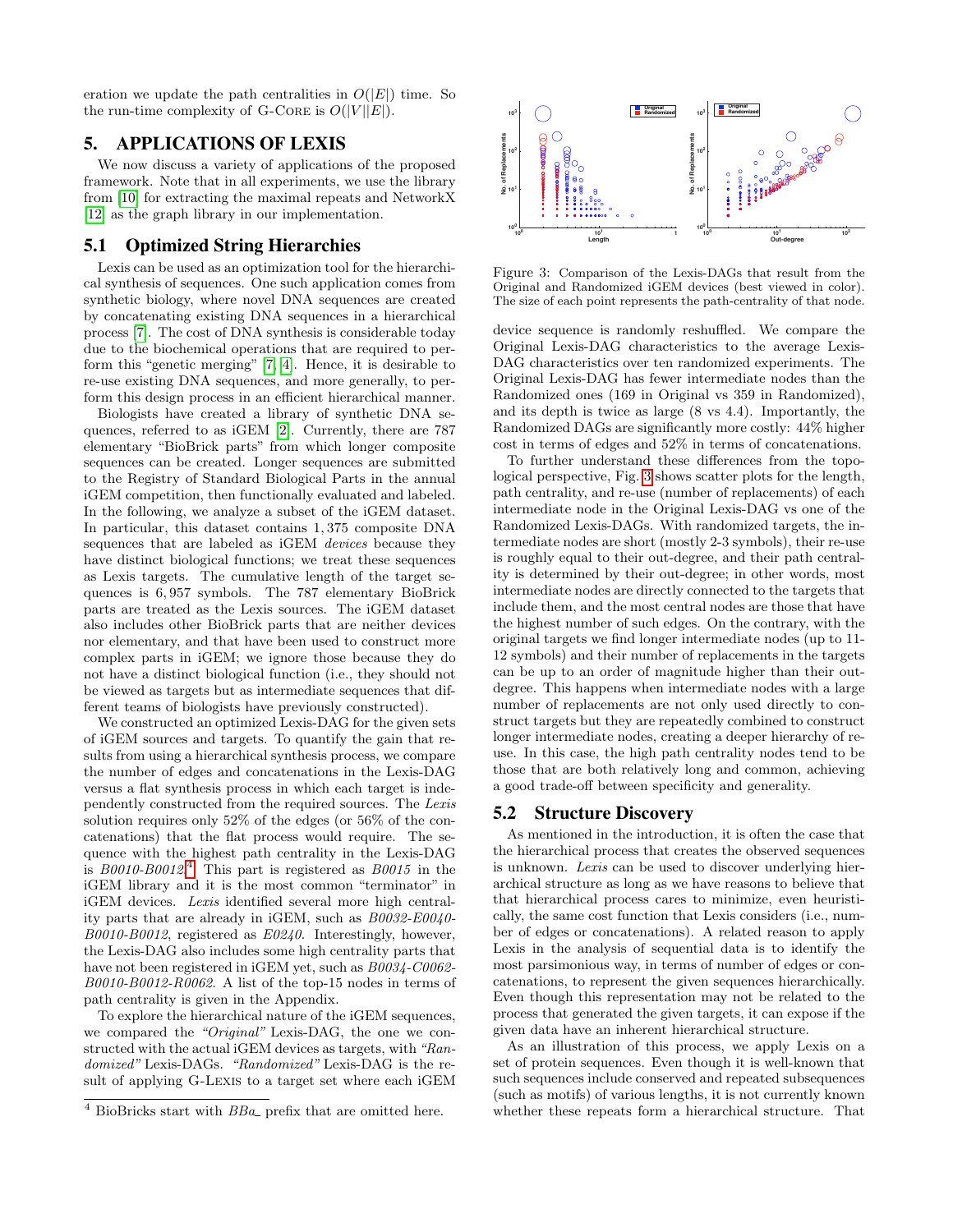would be the case if one or more short conserved sequences are often combined to form longer conserved sequences, which can themselves be combined with others to form even longer sequences, etc. If we accept the premise that a conserved sequence serves a distinct biological function, the discovery of hierarchical structure in protein sequences would suggest that elementary biological functions are combined in a Legolike manner to construct the complexity and diversity of the proteome. In other words, the presence of hierarchical structure would suggest that proteins satisfy, at least to a certain extent, the *composability* principle, meaning that the function of each protein is composed of, and it can be understood through, the simpler functions of hierarchical components.

Our dataset is the proteome of baker's Yeast<sup>[5](#page-5-0)</sup>, which consists of 6,721 proteins. However, this includes many protein homologues. It is important that we replace each cluster of homologues with a single protein; otherwise Lexis can detect repeated sequences within two or more homologues. To remedy this issue, we use the UCLUST sequence clustering tool [\[1\]](#page-8-16), which is based on the USEARCH similarity measure (or identity search) [\[9\]](#page-8-17). The Percentage of Identity (PID) parameter controls how similar two sequences should be so that they are assigned to the same cluster. We set PID to 50%, which reduces the number of proteins to 6,033. Much higher PID values do not cluster together some obvious homologues, while lower PID values are too restrictive.[6](#page-5-1) To reduce the running time associated with the randomization experiments described next, we randomly sample 1,500 proteins from the output of UCLUST.

The total length of the protein targets is about 344K amino acids. The resulting Lexis-DAG has about 151K edges and 5,171 intermediate nodes, and its maximum depth is 7. Fig. [4\(](#page-5-2)a) shows a scatter plot of the length and number of replacements of these intermediate Lexis nodes (repeated sequences discovered by Lexis).

Of course some of these sequences may not have any biological significance because their length and number of replacements may be so low that they are likely to occur just based on chance. For instance, a sequence of two amino acids that is repeated just twice in a sequence of thousands of amino acids is almost certain (the distribution of amino acids is not very skewed). To filter out the sequences that are not statistically significant, we rely on the following hypothesis test. Consider a node that corresponds to a sequence with length  $l$  and number of replacements  $r$  in the given targets. The null-hypothesis is that sequences with these values of  $l$  and  $r$  will occur in a Lexis-DAG that is constructed for a random permutation of the given targets. To evaluate this hypothesis, we randomize the given target sequences multiple times, and construct a Lexis-DAG for each randomized sequence. We then estimate the probability that sequences of length  $l$  and number of replacements  $r$  occur in the randomized target Lexis-DAG, as the fraction of 500 experiments in which this is true. For a given significance level  $\alpha = 0.1$ , we can then identify the pairs  $(l, r)$  for which we can reject the null-hypothesis; these pairs correspond to the nodes that we view as statistically significant.<sup>[7](#page-5-3)</sup>

On average, the randomized target Lexis-DAGs have a smaller depth  $(5.0)$  and more edges  $(155K)$  than the original Lexis-DAG. Fig. [4\(](#page-5-2)b) shows the intermediate nodes of the original Lexis-DAG that pass the previous hypothesis test.

<span id="page-5-2"></span>

Figure 4: Length and number of replacements for the intermediate nodes in the protein sequence Lexis-DAG (a) before and (b) after we filter out the nodes that are not statistically significant.

Fig. [5](#page-6-0) shows a small subgraph of the Lexis-DAG, showing only about 30 intermediate nodes; all these nodes have passed the previous significance test. The grey lines represent indirect connections, going through nodes that have not passed the significance test (not shown), while the bold lines represent direct connections. Interestingly, there seems to be a non-trivial hierarchical structure with several long paths, and with sequences of several amino acids that repeat several times even in this relatively small sample of proteins. Despite these preliminary results, it is clearly still early to draw any hard conclusions about the presence of hierarchical structure in protein sequences. We are planning to further pursue this question using Lexis in collaboration with domain experts.

#### 5.3 Compression

Recent work has highlighted the connection between pattern mining and sequence compressibility [\[16\]](#page-8-18). Data compression looks for regularities that can be used to compress the data, while patterns are often useful as such regularities. In dictionary-based lossless compression, the original sequence is encoded with the help of a dictionary, which is a subset of the sequence's substrings as well as a series of pointers indicating the location(s) at which each dictionary element should be placed to fully reconstruct the original sequence. Following the Minimum Description Principle, one strives for a compression scheme that results in the smallest size for the joint representation of both the dictionary and the encoding of the data using that dictionary. The size of this joint representation is the total space needed to store the dictionary entries plus the total space needed for the required pointers. We assume for simplicity that the space to store an individual character and a pointer are the same.

We now evaluate the use of a Lexis-DAG for compression (or compact representation) of strings. To do so, we need to decide 1) how to choose the patterns that will be used for compression, and 2) if a pattern appears more than once, which occurrences of that pattern to replace. A naive approach is to simply use the set of substrings that appear in the Lexis-DAG as dictionary entries, and compare them to sets of patterns found by other substring mining algorithms.

<span id="page-5-0"></span><sup>5</sup><http://www.uniprot.org/proteomes/UP000002311>

<span id="page-5-1"></span><sup>6</sup>[http://drive5.com/usearch/manual/uclust](http://drive5.com/usearch/manual/uclust_algo.html) algo.html

<span id="page-5-3"></span><sup>7</sup>Another way to conduct this hypothesis test would be to estimate the probability that a specific sequence of length  $l$  will be repeated  $r$  times in a permutation of the targets. The number of randomization experiments would need to

be much higher in that case, however, to cover all sequences that we see in the actual Lexis-DAG, each with a given value of r.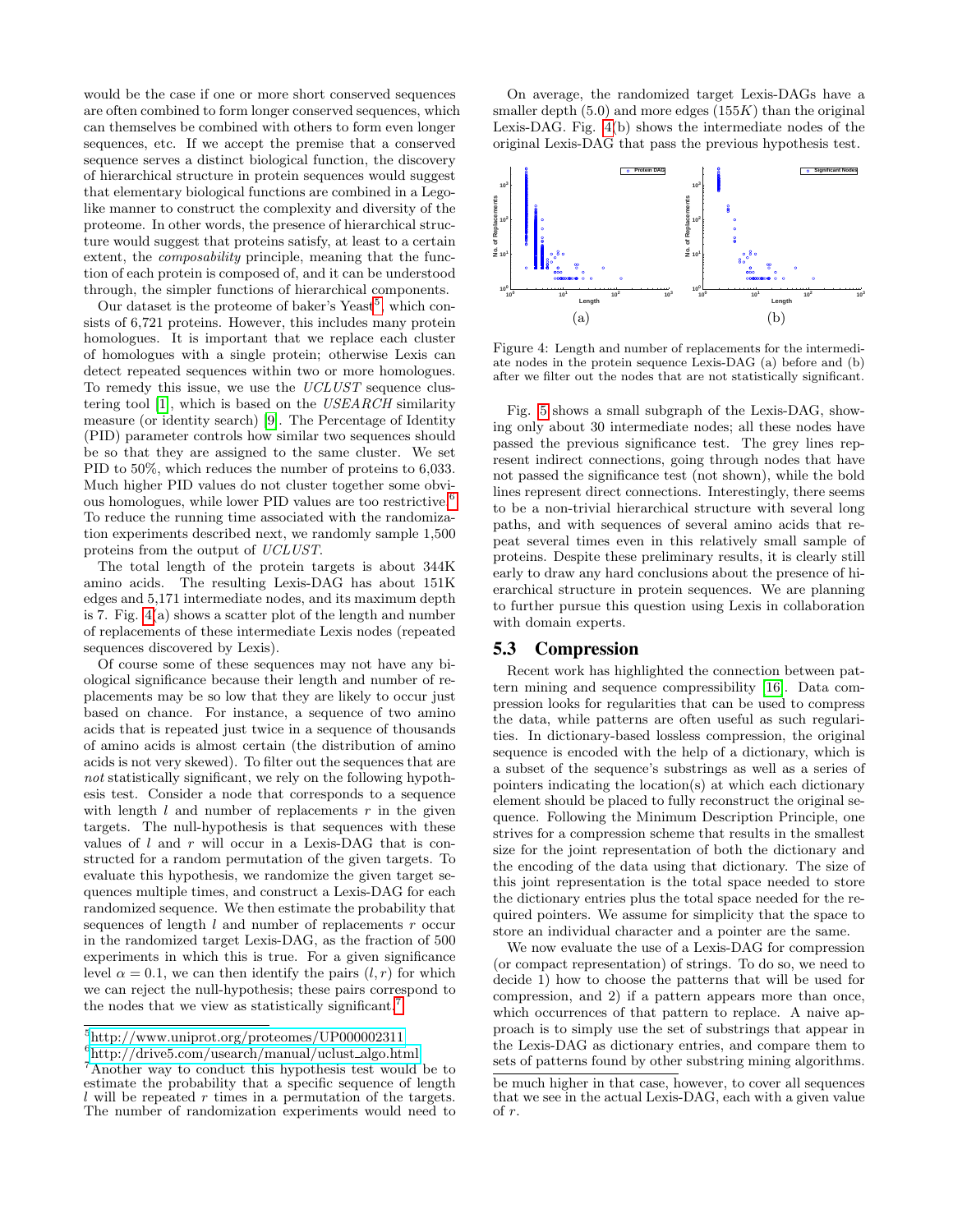<span id="page-6-0"></span>

Figure 5: A small subgraph of the Lexis-DAG for 1,500 Yeast proteins. This plot only shows statistically significant nodes. Bold edges represent a direct connection between two nodes, while grey edges represent indirect connections (through nodes that are not shown in this plot). The label on top of each node shows the tuple (in-degree, number of replacements).

Given a set of patterns as potential dictionary entries, selecting the best dictionary and pointer placement is NP-hard. A simple greedy compression scheme, that we refer to as Com $pressLR$ , is to iteratively add to the dictionary the substring that gives the highest compression gain when replacing all Left-to-Right non-overlapping occurrences of that substring with pointers. We re-evaluate the compression gain of candidate dictionary entries in each iteration. For a substring  $v$ with length  $|v|$  and number of left-to-right non-overlapping occurrences  $R_v$ , the compression gain is:

$$
R_v \times |v| - R_v - |v| = (R_v - 1) \times (|v| - 1) - 1 \tag{7}
$$

We compare the substrings identified by Lexis with the substrings generated by a recent contiguous pattern mining algorithm called ConSgen [\[27\]](#page-8-19) (we could only run it on the smallest available dataset). Additionally, we compare the Lexis substrings with the set of patterns containing all 2 and 3-grams of the data. The comparisons are performed on six sequence datasets: the "Yeast" and iGEM datasets of the previous sections, as well as four "NSF CS awards" datasets that will be described in more detail in the next section.

Table [1](#page-6-1) shows the comparison results under the headings: Lexis-CompressLR, 2+3grams-CompressLR and ConSgen-CompressLR. These naive approaches are all on par with each other. This comparison, however, treats G-Lexis as a mere pattern mining algorithm. Instead, the G-Lexis algorithm constructs a Lexis-DAG that puts the generated patterns in a hierarchical context. One can think of the Lexis-DAG as the instructions in constructing a hierarchical "Lego-like" sequence. The edges into the targets tell us how to place the final pointers, i.e., which occurrences of a dictionary entry to replace in the targets. Further, the rest of the DAG shows how to compress the patterns that appear in the targets using smaller patterns. It is easy to see that using this strategy the compressed size becomes equal to the number of edges in the DAG. Using this strategy that is encoded in the Lexis-DAG results in an additional 2%-20% reduction in the compressed size over the CompressLR approaches.

#### 5.4 Feature Extraction

The Lexis-DAG can also be used to extract machine learning features for sequential data. The intermediate nodes that form the core of a Lexis-DAG, in particular, correspond to sequences that are both relatively long and frequently re-

<span id="page-6-1"></span>

| Lexis<br>Lexis<br>ConSgen<br><b>Dataset</b><br>$2+3$ -gram<br>$\mathbf{DAG}$<br>CompressLR<br>CompressLR<br>CompressLR                                                                                                                                                      |  |
|-----------------------------------------------------------------------------------------------------------------------------------------------------------------------------------------------------------------------------------------------------------------------------|--|
| 68.69<br>76.58<br>77.13<br>Know&Cog<br>___<br>86.43<br>78.48<br>86.47<br><b>Networks</b><br>80.62<br>79.69<br>73.19<br><b>Robotics</b><br>____<br>82.63<br>81.89<br>79.41<br>Theory<br>51.08<br>44.28<br>50.71<br>Yeast.<br>___<br>47.86<br>67.47<br>67.75<br>67.47<br>iGEM |  |

Table 1: Compression ratio (i.e., percentage of compressed data size over original data size).

used in the targets. We hypothesize that such sequences will be good features for machine learning tasks such as classification or clustering because they can discriminate different classes of objects (due to their longer length) and at the same time they are general within the same class of objects (due to their frequent occurrence in the targets of that class).

To test this hypothesis, we used Lexis to extract text features for four classes of NSF research award abstracts during the 1990–2003 time period.<sup>[8](#page-6-2)</sup> We pre-processed each award's abstract through stopword removal and Porter stemming. The alphabet S is the set of word stems that appear at least once in any of these abstracts. Table [2](#page-6-3) describes this dataset in terms of number of abstracts, cumulative abstract length, and average length per abstract for each class.

<span id="page-6-3"></span>Table 2: Description of 4 classes of NSF award abstracts

| Class                             |     |        | / T | $V_M$ |
|-----------------------------------|-----|--------|-----|-------|
| Knowledge<br>$&\mathrm{Cog\ Sci}$ | 411 | 47.858 | 116 | 2,902 |
| <b>Networks</b>                   | 836 | 74,738 | 89  | 3,730 |
| Robotics                          | 496 | 56,481 | 113 | 4,560 |
| Theory                            | 566 | 66,891 | 118 | 4.247 |

We constructed the Lexis-DAG for each class of abstracts, and then used the G-Core algorithm to identify the core for each DAG. We stopped G-Core at the point where 95% of indirect paths in the Lexis-DAG are covered. The strings in each core are the extracted features for the corresponding class of abstracts. Table [3](#page-7-0) shows the 5 strings extracted by G-Core for each class. We create a common set of G-Core features by taking the union of the sets of core substrings derived for each class. The next step is to construct the

<span id="page-6-2"></span><sup>8</sup> [archive.ics.uci.edu/ml/machine-learning-databases/](archive.ics.uci.edu/ml/machine-learning-databases/nsfabs-mld/nsfawards.data.html) [nsfabs-mld/nsfawards.data.html](archive.ics.uci.edu/ml/machine-learning-databases/nsfabs-mld/nsfawards.data.html)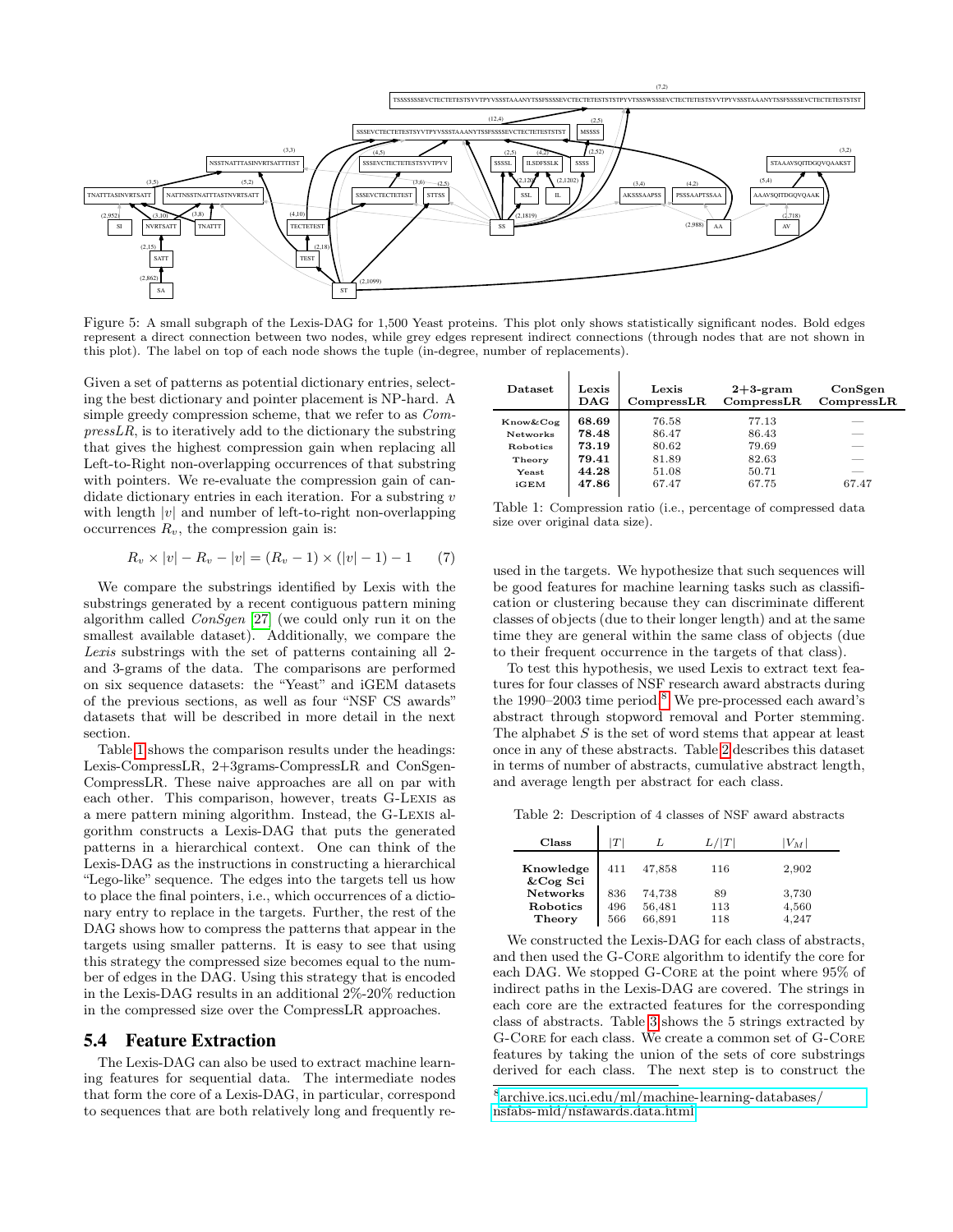feature vector for each abstract. We do so by representing each abstract as a vector of counts, with a count for each substring feature.

<span id="page-7-0"></span>Table 3: 5 word stems in the Lexis-DAG core of each class of abstracts.

| Knowledge & Cog              | <b>Networks</b>                      |
|------------------------------|--------------------------------------|
| machine learn                | request support nsf connect          |
| knowledg base                | bit per second                       |
| natur languag                | two year                             |
| artifici intellig            | provide partial support              |
| neural network               | high perform                         |
|                              |                                      |
| <b>Robotics</b>              | <b>Theory</b>                        |
| comput vision                | comput scienc                        |
| first year                   | real world                           |
| robot system                 | complex class                        |
| object recognit<br>real time | complex theori<br>approxim algorithm |

<span id="page-7-1"></span>Table 4: SVM classification accuracy.  $#$  nonzeros is the number of nonzero elements in the term-document matrix with each feature set. The accuracies and the parameters are fit based on 10-fold cross-validation for each feature set.

| Method $(\#$ Features)   | $#$ Nonzeros       | $(\gamma, c)$ | Accuracy |
|--------------------------|--------------------|---------------|----------|
| Bag-of-words (9,7k)      | 190.2 <sub>k</sub> | (0.0015, 3)   | 88.3%    |
| $G-Core(14,4k)$          | 55,5k              | (0.02, 1)     | 90.0%    |
| $2-Gram(124,9k)$         | 228.0k             | (0.0015, 3)   | 91.3%    |
| $3 - Gram (186, 3k)$     | 234.5k             | (0.001, 1)    | 75.8%    |
| $1+2$ -Gram $(134,6k)$   | 418.2k             | (0.001, 1)    | 90.9%    |
| $1+2+3$ -Gram $(321,0k)$ | 652.8k             | (0.001, 1)    | 89.2%    |
|                          |                    |               |          |

To assess how good these features are, we compare the classification accuracy obtained using the Lexis features with more mainstream representations in text mining on NSF data: "bag-of-words", 2-gram, 3-gram, and two combinations of these representations. We use a basic SVM classifier with an RBF kernel. We used the SVM implementation in MATLAB. The accuracy results are similar to those with a KNN classifier that we tried with a Cosine distance, and the accuracy is evaluated with 10-fold cross-validation.

Table [4](#page-7-1) shows that the Lexis features result in a much sparser term-document matrix, and so in smaller data overhead in learning tasks, without sacrificing classification accuracy. Lexis also results in a lower feature dimensionality (with the exception of the 1-gram method but the accuracy of that method is much lower). Note that most Lexis features are 2-grams but the Lexis core (for 95% of path coverage) may also include longer n-grams. Lexis becomes better, relative to the other feature sets, as we decrease the number of considered features. For instance, with 3, 000 features the accuracy with Lexis is 74%, while the accuracy with the 1-gram and 2-gram features is 69% and 64%, respectively.

#### 6. RELATED WORK

Lexis is closely related to the Smallest Grammar Problem (SGP), which focuses on the following question: What is the smallest context-free grammar that only generates a given string? The constraint that the grammar should generate only one string is important because otherwise we could simply consider a  $\Sigma^*$  as the generator of any string over  $\Sigma$ . The SGP is NP-hard, and inapproximable beyond a ratio of  $\frac{8569}{8568}$ [\[6\]](#page-8-8). Algorithms for SGP have been used for string compression [\[18\]](#page-8-20) and structure discovery [\[21\]](#page-8-1) (for a survey see [\[10\]](#page-8-11)). There are major differences between Lexis and SGP. First, in Lexis we are given a set of several target strings, not only

one string. Second, Lexis infers a network representation (a DAG) instead of a grammar, and so it is a natural tool for questions relating to the hierarchical structure of the targets. For instance, the centrality analysis of intermediate nodes or the core identification question are well understood problems in network analysis, while it is not obvious how to approach them with a grammar-based approach.

One can also relate Lexis to the body of work on sequence pattern mining, where one is interested in discovering frequent or interesting patterns in a given sequence. Most work in this area has focused on mining subsequences, i.e., a set of ordered but not necessarily adjacent characters from the given sequence. In Lexis, we focus on identifying substrings, also known as contiguous sequence patterns. A couple of recent papers develop algorithms for mining substring patterns [\[27,](#page-8-19) [26\]](#page-8-21), since sequence mining algorithms do not readily apply to the contiguous case. However, they rely on the methodology of candidate generation (commonly used in sequence pattern mining), where all patterns meeting a certain criterion are found, such as having frequency of at least two or being maximal. In the sequence mining literature, it has been recently observed that the size of the discovered set of patterns as well as their redundancy can be better controlled by mining for a set of patterns that meet a criterion collectively, as opposed to individually. This is useful when these patterns are used as features in other tasks such as summarization or classification. Algorithms for such set-based pattern discovery have been recently developed for sequence pattern mining [\[16,](#page-8-18) [25\]](#page-8-22). In the context of substring pattern mining, Paskov et al [\[24\]](#page-8-23) show how to identify a set of patterns with optimal lossless compression cost in an unsupervised setting, to be then used as features in supervised learning for classification. In a follow-up paper [\[23\]](#page-8-24), DRAC-ULA provides a "deep variant" of [\[24\]](#page-8-23) that is similar to Lexis, in terms of the general problem setup. DRACULA's focus is mostly on complexity and learning aspects of the problem, while Lexis focuses on network analysis of the resulting optimized hierarchy. For instance, DRACULA considers how to take into account how dictionary strings are constructed to regularize learning problems, and how the optimal Dracula solution behaves as the cost varies. We have shown that, although not specifically designed for feature extraction or compression, the Lexis framework also results in a small and non-redundant set of substring patterns that can be used in classification and compression tasks.

Optimal DNA synthesis is a new application domain, and we are only aware of the work by Blakes et. al. [\[4\]](#page-8-6); they describe DNALD, an algorithm that greedily attempts to maximize DNA re-use for multistage assembly of DNA libraries with shared intermediates. Even though the Lexis framework was not specifically designed for DNA synthesis, the Lexis-DAGs can be seemlessly used as solutions for this task. In our illustrative example with the iGEM dataset, G-Lexis returns solutions with 11% lower synthesis cost (equivalent to concatenation cost) than DNALD.

Structure discovery in strings has been explored from several different perspectives. For example, the grammar-based algorithm SEQUITIR [\[21\]](#page-8-1) presents interesting possible applications in natural language and musical structure identification. In an information-theoretic context, Lancot et. al. [\[17\]](#page-8-25) shows how to distinguish between coding and noncoding regions by analyzing the hierarchical structure of genomic sequences.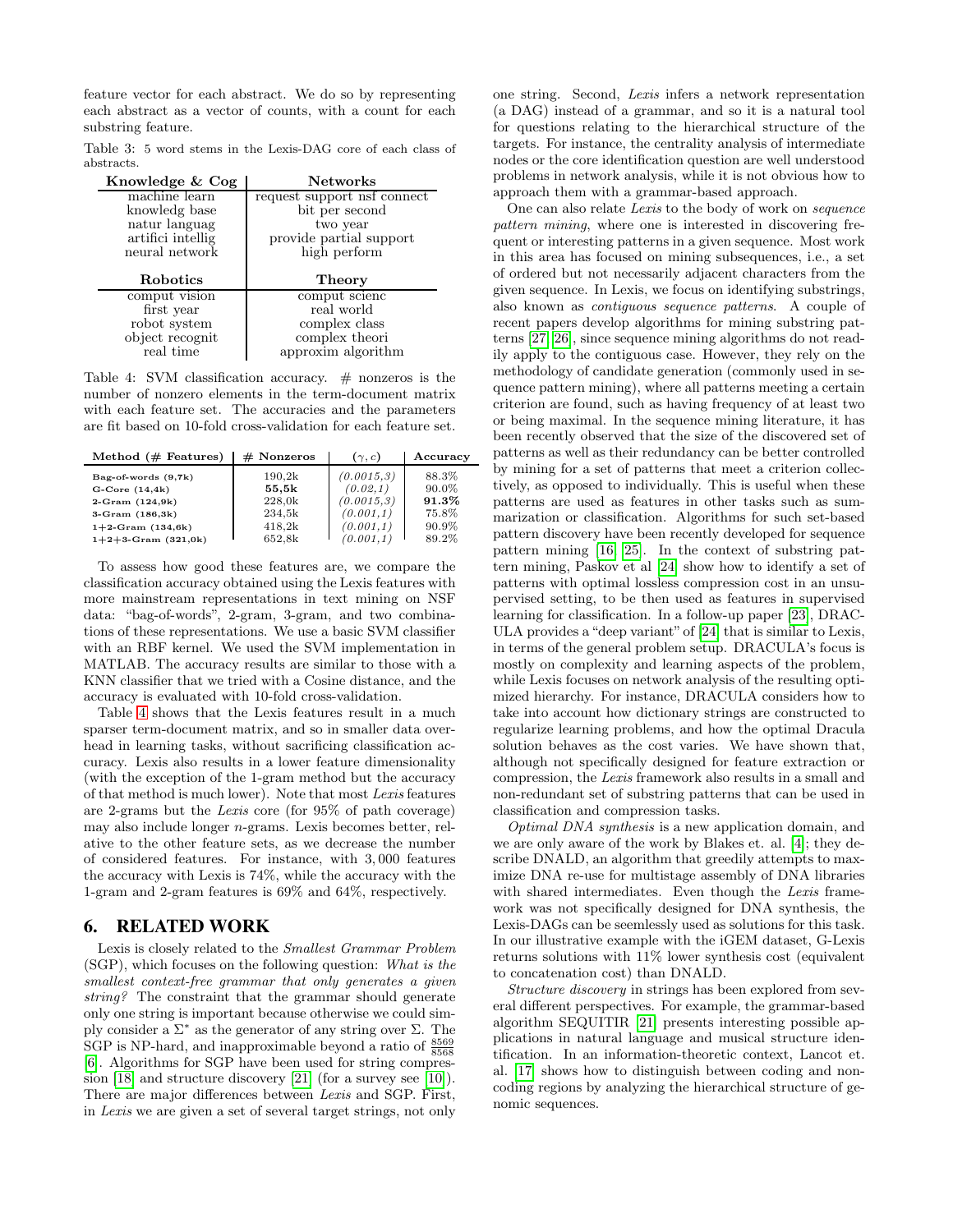## 7. CONCLUSIONS AND FUTURE WORK

Lexis is a novel optimization-based framework for exploring the hierarchical nature of sequence data. In this paper, we stated the corresponding optimization problems in the admittedly limited context of two simple cost functions (number of edges and concatenations), proved their NPhardness, and proposed a greedy algorithm for the construction of Lexis-DAGs. This research can be extended in the direction of more general cost formulations and more efficient algorithms. Additionally, we are working on an incremental version of Lexis in which new targets are added to an existing Lexis-DAG, without re-designing the hierarchy.

We also applied network analysis in Lexis-DAGs, proposing a new centrality metric that can be used to identify the most important intermediate nodes, corresponding to substrings that are both relatively long and frequently occurring in the target sequences. This network analysis connection raises an interesting question: are there certain topological properties that are common across Lexis-DAGs that have resulted from long-running evolutionary processes? We have some evidence that one such topological property is that these DAGs exhibit the hourglass effect [\[3\]](#page-8-26).

Finally, we gave four examples of how Lexis can be used in practice, applied in optimized hierarchical synthesis, structure discovery, compression and feature extraction. In future work, we plan to apply Lexis in various domain-specific problems. In biology, in particular, we can use Lexis in comparing the hierarchical structure of protein sequences between healthy and cancerous tissues. Another related application is generalized phylogeny inference, considering that horizontal gene transfers (which are common in viruses and bacteria) result in DAG-like phylogenies (as opposed to trees).

## 8. ACKNOWLEDGEMENTS

This research was supported by the National Science Foundation under Grant No. 1319549.

## 9. REFERENCES

- <span id="page-8-16"></span>[1] drive5.com/usearch/manual/uclust\_algo.html.
- <span id="page-8-15"></span>[2] igem.org/main page.
- <span id="page-8-26"></span>[3] S. Akhshabi and C. Dovrolis. The evolution of layered protocol stacks leads to an hourglass-shaped architecture. In Dynamics On and Of Complex Networks, Volume 2. Springer, 2013.
- <span id="page-8-6"></span>[4] J. Blakes, O. Raz, U. Feige, J. Bacardit, P. Widera, T. Ben-Yehezkel, E. Shapiro, and N. Krasnogor. Heuristic for maximizing DNA re-use in synthetic DNA library assembly. ACS Synthetic Biology, 3(8):529–542, 2014.
- <span id="page-8-10"></span>[5] G.S. Brodal, R.B. Lyngso, A. Ostlin, and C.N.S. Pedersen. Solving the string statistics problem in time  $o(n \log n)$ . In *ICALP*, pages 728–739, 2002.
- <span id="page-8-8"></span>[6] M. Charikar, E. Lehman, D. Liu, R. Panigrahy, M. Prabhakaran, A. Sahai, and A. Shelat. The Smallest Grammar Problem. IEEE Trans. on Inf. Theory, 51(7), 2005.
- <span id="page-8-7"></span>[7] D. Densmore, T.H. Hsiau, J.T. Kittleson, W. DeLoache, C. Batten, and J.C. Anderson. Algorithms for automated DNA assembly. Nucleic Acids Res., 38(8):2607–2616, 2010.
- <span id="page-8-5"></span>[8] W. Dubitzky, M. Granzow, and D. P. Berrar.

Fundamentals of data mining in genomics and proteomics. Springer Science & Business Media, 2007.

- <span id="page-8-17"></span>[9] R. C. Edgar. Search and clustering orders of magnitude faster than BLAST. Bioinformatics, 26(19):2460–2461, 2010.
- <span id="page-8-11"></span>[10] M. Gallé. Searching for compact hierarchical structures in DNA by means of the Smallest Grammar Problem. PhD thesis, Université Rennes 1, 2011.
- <span id="page-8-0"></span>[11] D. Gusfield. Algorithms on strings, trees, and sequences: Computer science and computational biology. Cambridge Univ. Press, 1997.
- <span id="page-8-14"></span>[12] A. A. Hagberg, D. A. Schult, and P. J. Swart. Exploring network structure, dynamics, and function using NetworkX. In Proceedings of the 7th Python in Science Conference, pages 11–15, 2008.
- <span id="page-8-12"></span>[13] S. Inenaga, T. Funamoto, M. Takeda, and A. Shinohara. Linear-time off-line text compression by longest-first substitution. In String Processing and Information Retrieval, pages 137–152, 2003.
- <span id="page-8-9"></span>[14] J.C. Kieffer and E. Yang. Grammar based codes: A new class of universal lossless source codes. IEEE Trans. on Inf. Theory, 46:2000, 2000.
- <span id="page-8-2"></span>[15] J. Kleinberg. Bursty and hierarchical structure in streams. In KDD, pages 91–101, 2002.
- <span id="page-8-18"></span>[16] H. T. Lam, F. Mörchen, D. Fradkin, and T. Calders. Mining compressing sequential patterns. Statistical Analysis and Data Mining, 7(1):34–52, 2014.
- <span id="page-8-25"></span>[17] J.K. Lanctot, M. Li, and E. Yang. Estimating DNA sequence entropy. In ACM-SIAM Symposium on Discrete Algorithms, 2000.
- <span id="page-8-20"></span>[18] N.J. Larsson and A. Moffat. Offline dictionary-based compression. In Data Compression Conference, 1999. Proceedings., pages 296–305, 1999.
- <span id="page-8-3"></span>[19] H. Mengistu, J. Huizinga, J.B. Mouret, and J. Clune. The evolutionary origins of hierarchy. CoRR, abs/1505.06353, 2015.
- <span id="page-8-4"></span>[20] S. Miyagawa, R.C. Berwick, and K. Okanoya. The emergence of hierarchical structure in human language. Frontiers in Psychology, 4(71), 2013.
- <span id="page-8-1"></span>[21] C.G. Nevill-Manning and I.H. Witten. Identifying hierarchical structure in sequences: A linear-time algorithm. J. Artif. Int. Res., 7(1):67–82, 1997.
- <span id="page-8-13"></span>[22] M. Newman. Networks: An introduction. Oxford University Press, Inc., 2010.
- <span id="page-8-24"></span>[23] H. S. Paskov, J. C. Mitchell, and T. J. Hastie. Data representation and compression using linear-programming approximations. In ICLR, 2016.
- <span id="page-8-23"></span>[24] H. S. Paskov, R. West, J. C. Mitchell, and T. Hastie. Compressive feature learning. In NIPS, pages 2931–2939, 2013.
- <span id="page-8-22"></span>[25] N. Tatti and J. Vreeken. The long and the short of it: Summarising event sequences with serial episodes. In KDD, pages 462–470, 2012.
- <span id="page-8-21"></span>[26] J. Zhang, Y. Wang, and D. Yang. CCSpan: Mining closed contiguous sequential patterns. Knowledge-Based Systems, 89:1 – 13, 2015.
- <span id="page-8-19"></span>[27] J. Zhang, Y. Wang, C. Zhang, and Y. Shi. Mining contiguous sequential generators in biological sequences. IEEE/ACM Transactions on Computational Biology and Bioinformatics, PP(99):1–1, 2015.